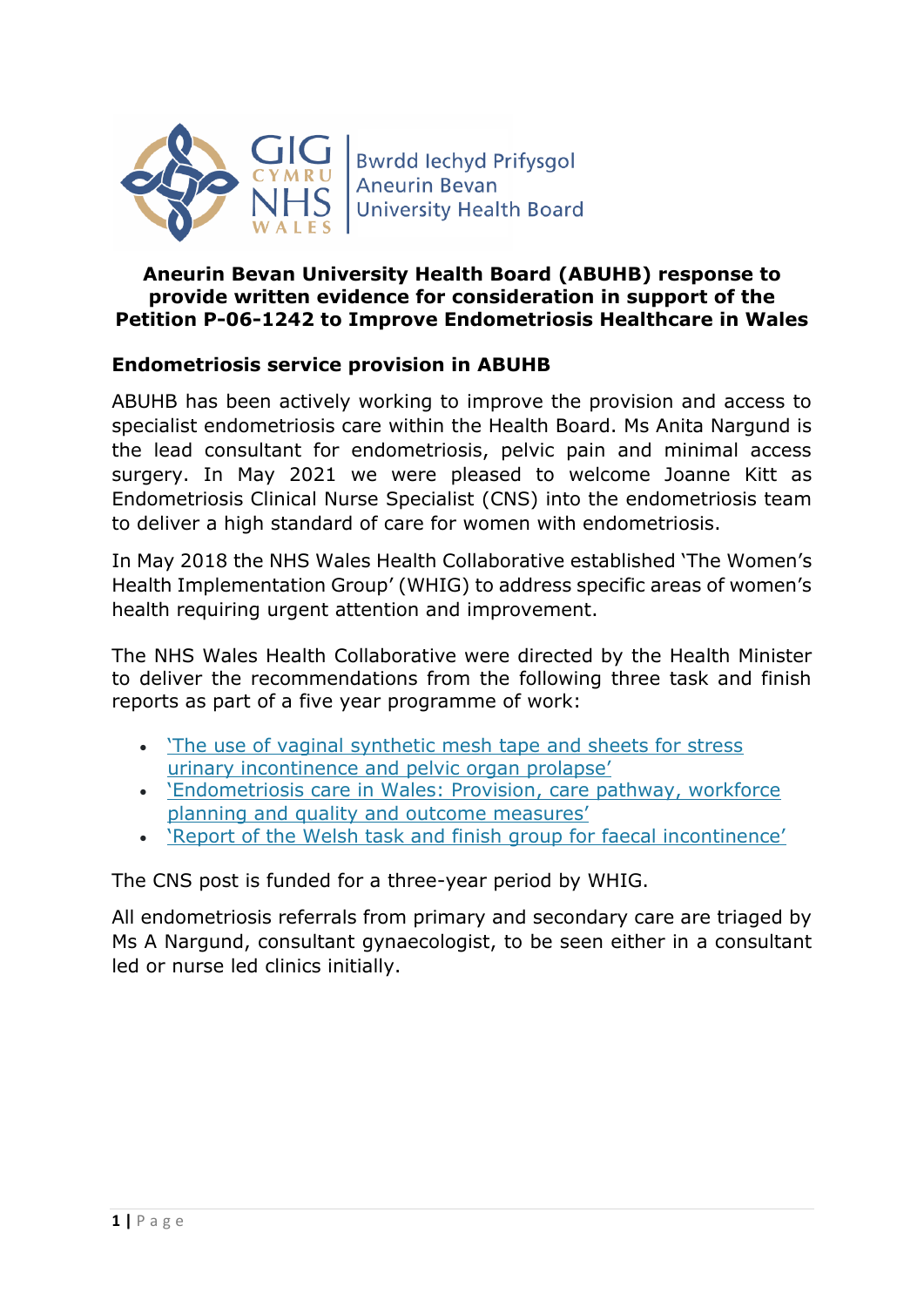## Endometriosis referral data April 2021 to March 2022\*

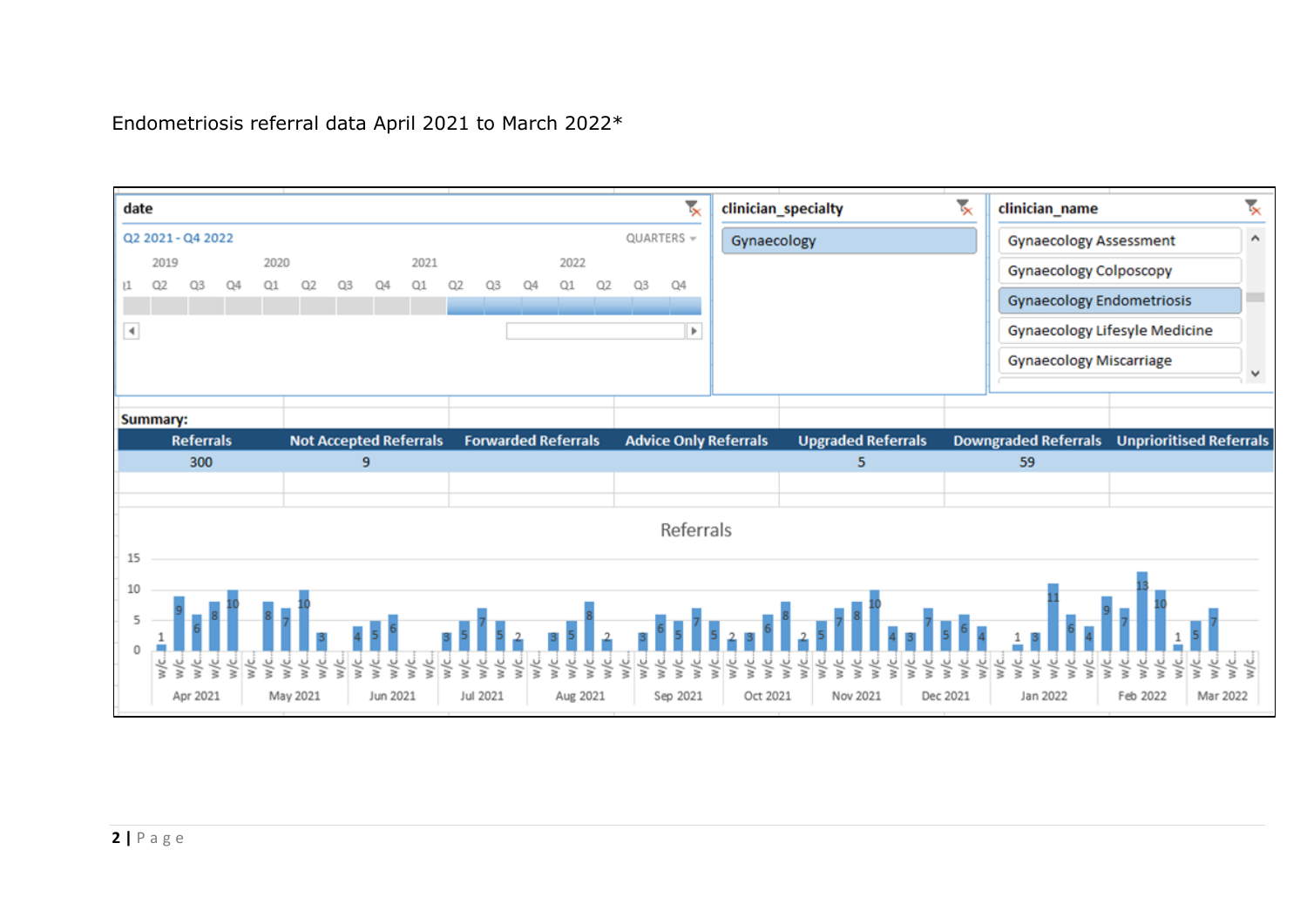Attendance data for period April 2021 to March 2022\*

|               | <b>NEW</b><br>attendances | Follow Up<br>attendances | Email contacts<br>related to<br>Patient request<br>to be seen or<br>for advice;<br>Post op care;<br>Symptom<br>advice;<br>Advice further<br>to MDT<br>discussion |
|---------------|---------------------------|--------------------------|------------------------------------------------------------------------------------------------------------------------------------------------------------------|
| Anita Nargund | 58                        | 136                      |                                                                                                                                                                  |
| Jo Kitt (CNS) | 113                       | 144                      | 304                                                                                                                                                              |

## **Waiting list position as at 22/03/2022**

Due to the constraints created by the COVID 19 pandemic which resulted in a temporary suspension of face to face clinically non-urgent activity and the subsequent reduction in face to face capacity due to social distancing, the waiting list has been pressured.

|            | Total number on WL       |  |  |
|------------|--------------------------|--|--|
| <b>NEW</b> | 162                      |  |  |
| Follow UP  | 113 (44 in Priority 1-3) |  |  |

ABUHB has a dedicated consultant led endometriosis clinic every other Monday morning undertaken by Ms Nargund and CNS Joanne Kitt. In addition to the provision of the consultations, ultrasound scan and other diagnostic test like swabs, endometrial biopsy and insertion of Mirena IUS are undertaken.

The Health Board has received positive feedback from patients who have the support of the nurse during these appointments and for after care. A weekly multidisciplinary meeting is undertaken to discuss complex cases, and multispecialty multidisciplinary teams (MDTs) meetings are undertaken on a monthly basis for the holistic management of complex cases. The patients are informed about the outcome of the MDT. The MDT involves consultant gynaecologist, endometriosis CNS, physiotherapist, bladder CNS, Bowel CNS, pain specialist nurse, menopause CNS, psychologist.

The task and finish report (link below) recommended the following:

*Endometriosis needs to be made a priority for both the training of GPs and on-going continuing professional development (CPD). Implementation group to facilitate. Primary care in Wales must be involved in implementing*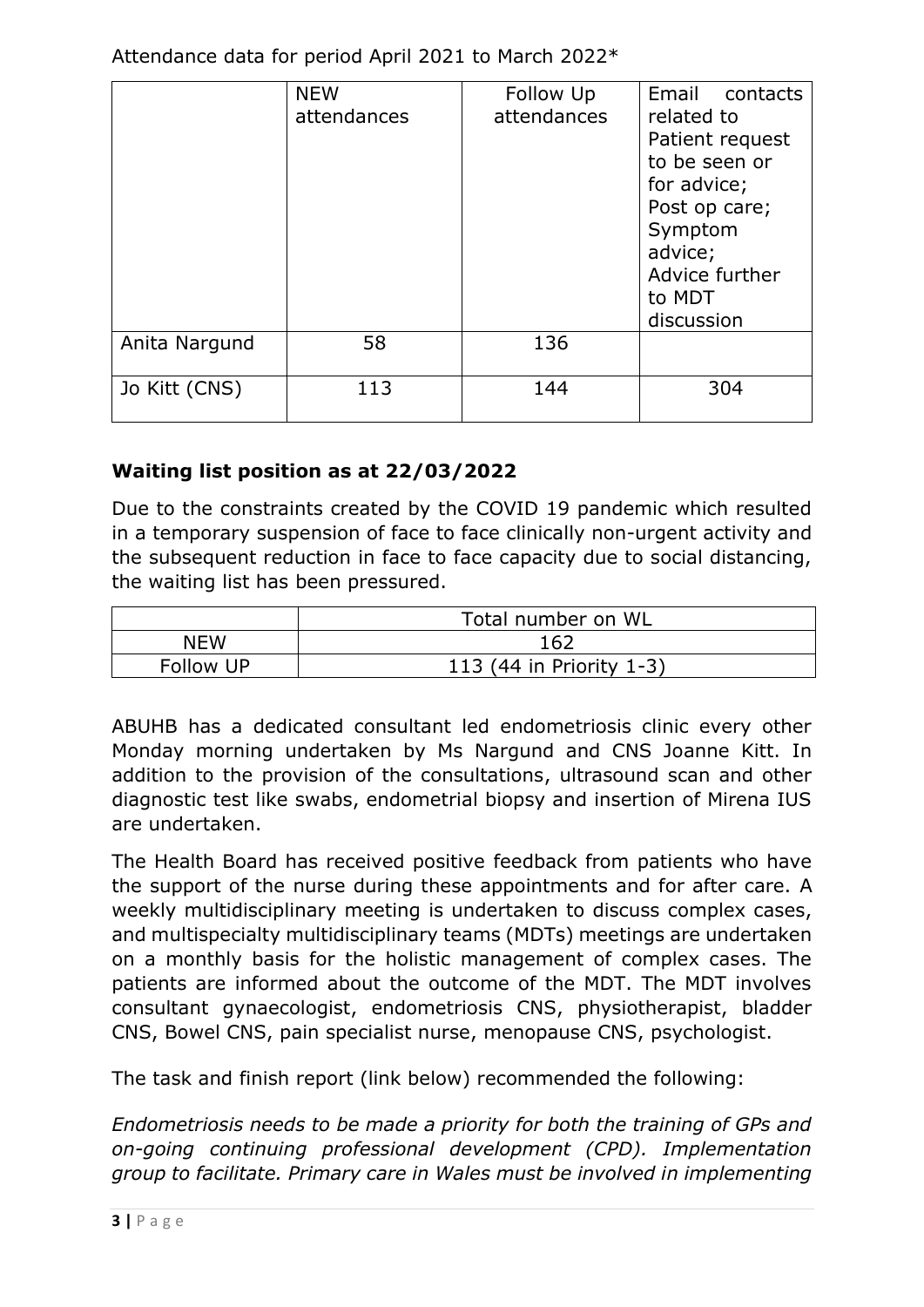*the adapted NICE guidance on endometriosis and local pathway development. (ref 3.3) Each Health Board will be responsible for training and appointing endometriosis nurse specialists who will assist in the education of GPs and practice nurses. (ref 3.3) Primary care should have direct access to resources such as psychological support, pelvic physiotherapy and pelvic pain management with relevant endometriosis expertise to assist women with a known, prior or suspected diagnosis of endometriosis. Health Boards should invest in the multi-disciplinary care of women with chronic pelvic pain / endometriosis. Services of this nature are of the sort that should meet the Prudent Healthcare principles of 'care closer to home' and with 'reduced variation'. Ideally, patients should be empowered to manage their own care where possible, so self-referral into these services should be facilitated.*

[endometriosis-care-in-wales-provision-care-pathway-workforce-planning](https://gov.wales/sites/default/files/publications/2019-03/endometriosis-care-in-wales-provision-care-pathway-workforce-planning-and-quality-and-outcome-measures.pdf)[and-quality-and-outcome-measures.pdf \(gov.wales\)](https://gov.wales/sites/default/files/publications/2019-03/endometriosis-care-in-wales-provision-care-pathway-workforce-planning-and-quality-and-outcome-measures.pdf)

The Pelvic Pain MDT in ABUHB has been used as an example of a service that should be replicated across Wales and was a recommendation of the Vaginal Mesh for Wales published in 2018. The dedicated chronic pelvic pain consultant has recently retired without a replacement. The ABUHB Anaesthetic service have indicated that there are very few consultants with a special interest in chronic pelvic pain management and discussions are ongoing for appropriate representation at MDT.

The Health Board has developed the provision of Nurse Led Endometriosis clinics and have been measuring both the PROMs and PREMs and are so far receiving positive feedback.



**Data below references PREMS data comparison Aug 2021 and Jan 2022 (data comparison measured bi-annually)**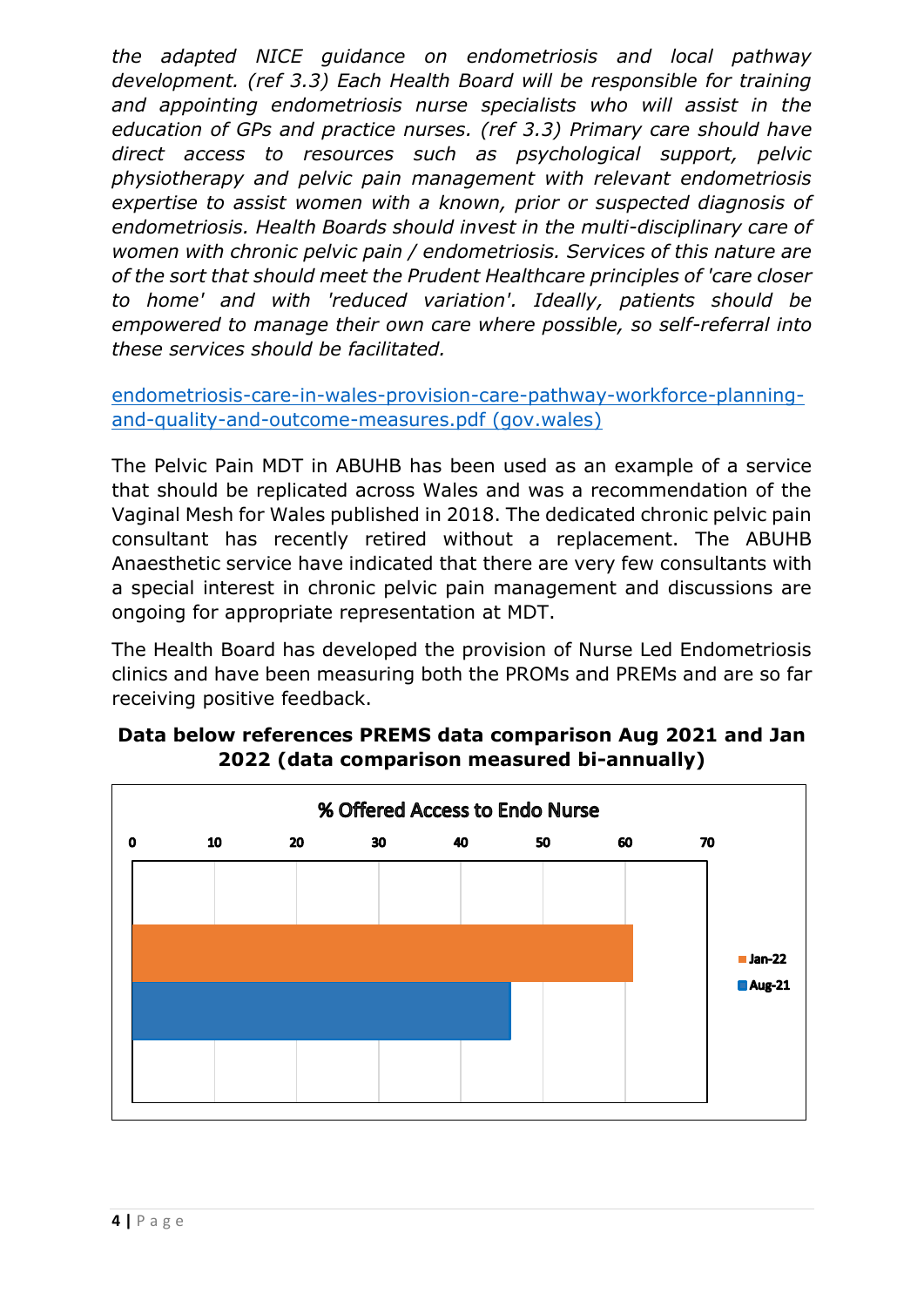



*\*\*The introduction of the Endometriosis CNS has enabled more appropriate referral to a specialist nurse for wider symptom support for management of the condition rather than was previously offered by specific Pelvic Health Physio. Further to assessment onward referral to pelvic health physio is made where clinically indicated.*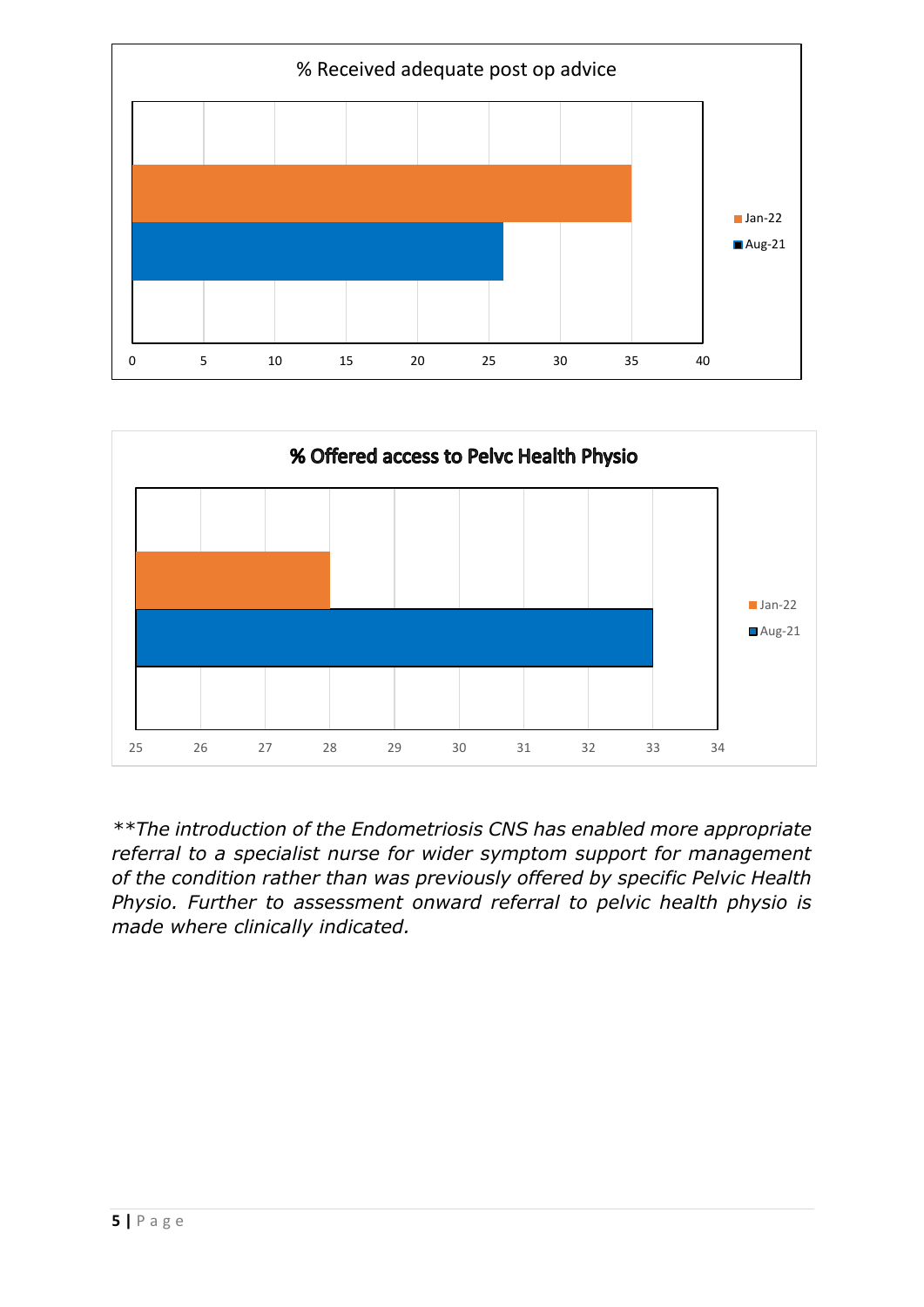



Nurse led clinics offer face to face, virtual, and telephone consultations as the patient needs, and offers medical and conservative management of symptoms, and provides support and education. Investigations such as ultrasound scans can be done at face to face consultations. The aim is to provide effective communication, safe and timely management. We have established a dedicated email advice service which is open for patients referred to the endometriosis service. We aim to respond to the emails within a week and provide support. Currently we are working towards establishing a network and adopt a standardised approach across Wales.

We have established a dedicated pelvic pain referral pathway for symptomatic management of women with chronic pelvic pain. There is a dedicated ABUHB women's pelvic physio health website. This can be accessed via a QR code provided to women with an endometriosis diagnosis or chronic pelvic pain for self-help techniques.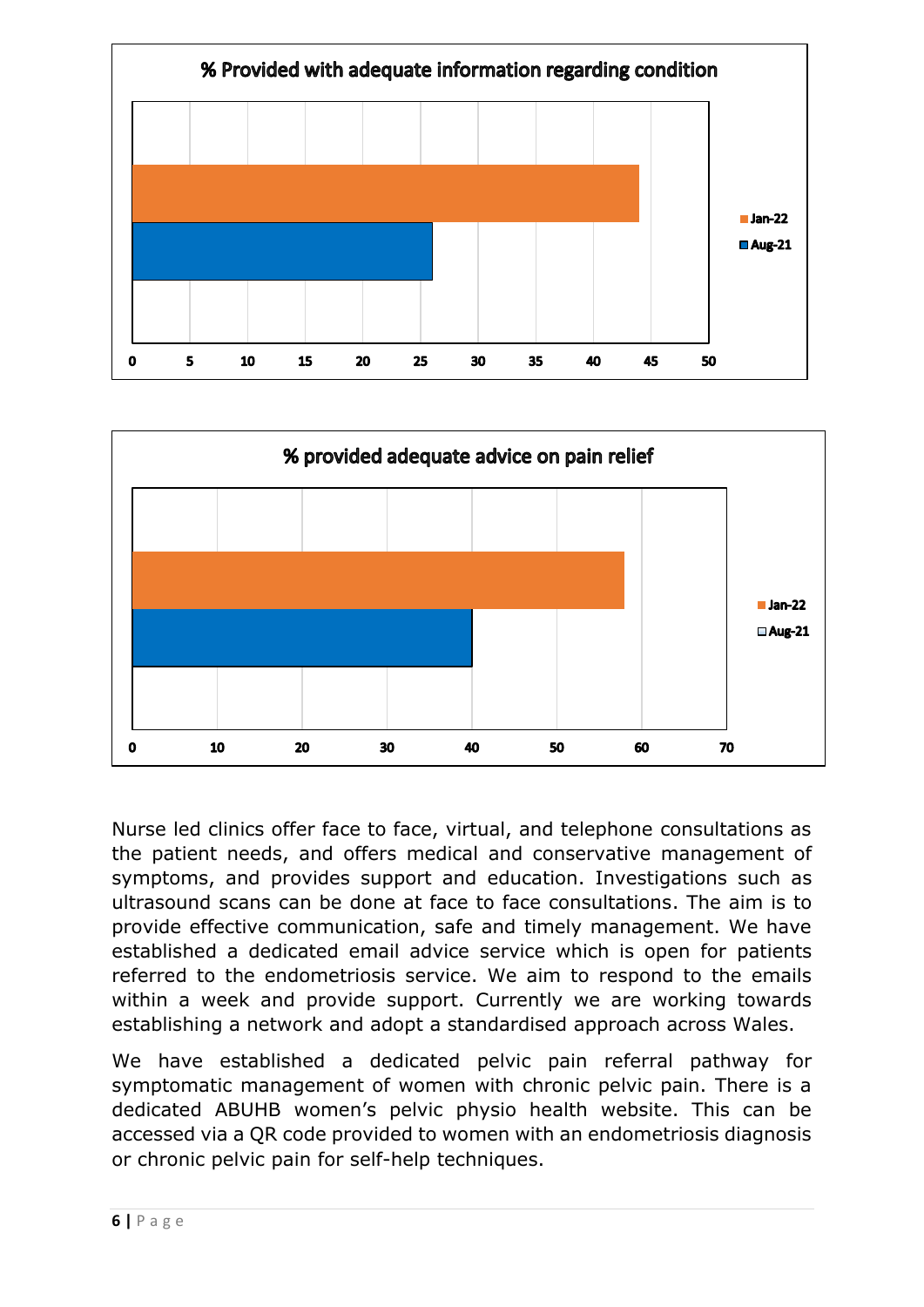This development/access has supported a reduction in direct referrals to the pelvic health physio from consultants\*\*.

We have developed patient information leaflets on a multitude of topics such as pain management, dyspareunia painful intercourse, and postoperative care to provide information and support women with endometriosis. We regularly undertake teaching sessions for the staff for education. We have also started to work to establish the link with primary care providers and offer teaching and support regarding management of endometriosis and pelvic pain in the community. Our CNS has been asked to attend a community champion meeting to present and talk about endometriosis service and provide wider information to the community.

ABUHB has recently been recognised provisionally as a BSGE endometriosis centre. This allows us in enhancing the care being provided to the women with endometriosis, continuous medical education, maintaining and constantly improving the standards. We maintain a database in line with BSGE requirements.

Due to the unforeseen impact of COVID-19 pandemic there was some limitations in the provision of these services during the pandemic however, the Health Board is proud to inform that ABUHB is one of the few health boards currently offering services for routine benign gynaecology conditions.

We are happy with the progress we have made so far however we look to constantly improve our services, have a robust clinical governance framework, with regular audits of service provision, undertaking quality improvement projects, learning and education, interacting with our patients, seeking their opinion and undertaking validated quality of life questionnaires.

We will continue to work with our patients and colleagues, enhance the information provision with endometriosis cafes and use of powerful social media.

We constantly aim to achieve high standards required to gain BSGE accreditation as an endometriosis centre.

Further improvements for diagnosis and treatment of endometriosis should be prioritised nationally as the current average length of time to diagnose is 8 years (Wales and UK data). Examples are training in USS imaging and laparoscopic surgery. There are specialist centres in England such as UCL and in Southampton where the USS services are specifically designed to recognise early signs of endometriosis to avoid the need for diagnostic laparoscopies. Currently, the only centre which trains in particularly complex surgery is Cardiff, hence our aspiration to become a BSGE accredited centre.